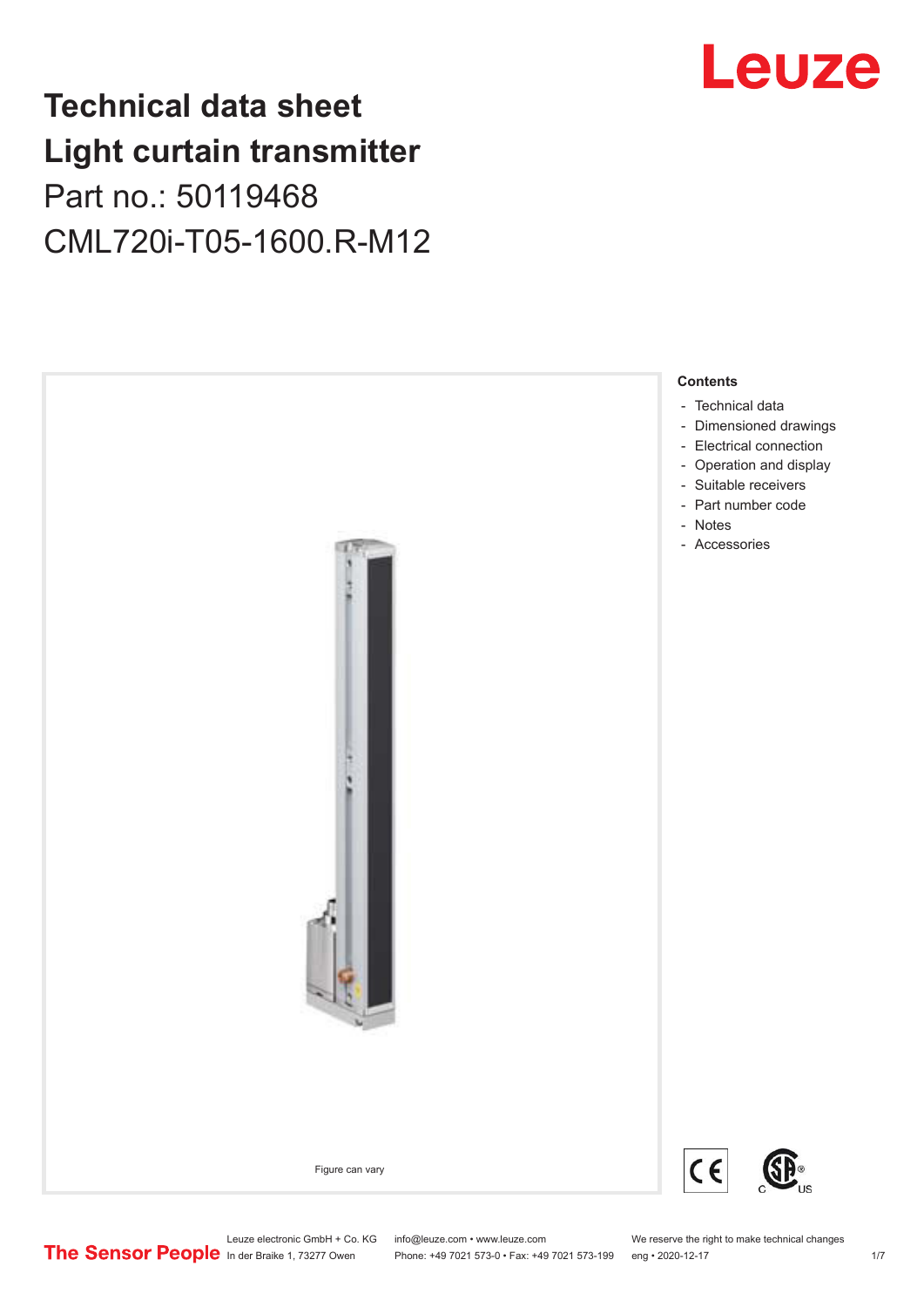# <span id="page-1-0"></span>**Technical data**

# Leuze

#### **Basic data**

| <b>Series</b>                   | 720                                                                                                         |  |  |
|---------------------------------|-------------------------------------------------------------------------------------------------------------|--|--|
| <b>Operating principle</b>      | Throughbeam principle                                                                                       |  |  |
| Device type                     | Transmitter                                                                                                 |  |  |
| <b>Contains</b>                 | Accessories for the use of the BT-2R1                                                                       |  |  |
| <b>Application</b>              | Object measurement                                                                                          |  |  |
| <b>Special version</b>          |                                                                                                             |  |  |
| <b>Special version</b>          | Crossed-beam scanning                                                                                       |  |  |
|                                 | Diagonal-beam scanning                                                                                      |  |  |
|                                 | Parallel-beam scanning                                                                                      |  |  |
| <b>Optical data</b>             |                                                                                                             |  |  |
| <b>Operating range</b>          | Guaranteed operating range                                                                                  |  |  |
| <b>Operating range</b>          | 0.13.5m                                                                                                     |  |  |
| <b>Operating range limit</b>    | Typical operating range                                                                                     |  |  |
| <b>Operating range limit</b>    | 0.14.5m                                                                                                     |  |  |
| <b>Measurement field length</b> | 1.600 mm                                                                                                    |  |  |
| Number of beams                 | 320 Piece(s)                                                                                                |  |  |
| Beam spacing                    | 5 <sub>mm</sub>                                                                                             |  |  |
| <b>Light source</b>             | LED. Infrared                                                                                               |  |  |
| <b>LED light wavelength</b>     | 940 nm                                                                                                      |  |  |
| <b>Measurement data</b>         |                                                                                                             |  |  |
| Minimum object diameter         | $10 \text{ mm}$                                                                                             |  |  |
| <b>Electrical data</b>          |                                                                                                             |  |  |
| <b>Protective circuit</b>       | Polarity reversal protection                                                                                |  |  |
|                                 | Short circuit protected                                                                                     |  |  |
|                                 | <b>Transient protection</b>                                                                                 |  |  |
| Performance data                |                                                                                                             |  |  |
| Supply voltage $U_{B}$          | 18  30 V, DC                                                                                                |  |  |
| <b>Residual ripple</b>          | 0  15 %, From $U_{B}$                                                                                       |  |  |
| <b>Open-circuit current</b>     | 0  350 mA, The specified values refer<br>to the entire package consisting of trans-<br>mitter and receiver. |  |  |
| <b>Timing</b>                   |                                                                                                             |  |  |
| <b>Readiness delay</b>          | 450 ms                                                                                                      |  |  |
| <b>Cycle time</b>               | 10 <sub>ms</sub>                                                                                            |  |  |
| <b>Connection</b>               |                                                                                                             |  |  |
|                                 |                                                                                                             |  |  |

| <b>Number of connections</b> | 1 Piece(s)             |
|------------------------------|------------------------|
| Plug outlet                  | Rear side              |
|                              |                        |
| <b>Connection 1</b>          |                        |
| <b>Function</b>              | Connection to receiver |
|                              | Sync-input             |
|                              | Voltage supply         |
| <b>Type of connection</b>    | Connector              |
| <b>Thread size</b>           | M <sub>12</sub>        |
| <b>Type</b>                  | Male                   |
| <b>Material</b>              | Metal                  |
| No. of pins                  | $5 - pin$              |
| <b>Encoding</b>              | A-coded                |

#### **Mechanical data**

| Design                       | Cubic                        |
|------------------------------|------------------------------|
| Dimension (W x H x L)        | 29 mm x 35.4 mm x 1,623 mm   |
| <b>Housing material</b>      | Metal                        |
| <b>Metal housing</b>         | Aluminum                     |
| Lens cover material          | Plastic                      |
| Net weight                   | 1,750q                       |
| <b>Housing color</b>         | Silver                       |
| <b>Type of fastening</b>     | Groove mounting              |
|                              | Via optional mounting device |
|                              |                              |
| <b>Operation and display</b> |                              |
|                              |                              |

| Type of display | ' FD.      |
|-----------------|------------|
| Number of LEDs  | 1 Piece(s) |
|                 |            |

#### **Environmental data**

| Ambient temperature, operation | -30  60 °C                       |
|--------------------------------|----------------------------------|
| Ambient temperature, storage   | $-40$ 70 $^{\circ}$ C $^{\circ}$ |

#### **Certifications**

| Degree of protection     | IP 65         |
|--------------------------|---------------|
| <b>Protection class</b>  | Ш             |
| <b>Certifications</b>    | c CSA US      |
| <b>Standards applied</b> | IEC 60947-5-2 |

#### **Classification**

| <b>Customs tariff number</b> | 90314990 |
|------------------------------|----------|
| eCl@ss 5.1.4                 | 27270910 |
| eCl@ss 8.0                   | 27270910 |
| eCl@ss 9.0                   | 27270910 |
| eCl@ss 10.0                  | 27270910 |
| eCl@ss 11.0                  | 27270910 |
| <b>ETIM 5.0</b>              | EC002549 |
| <b>ETIM 6.0</b>              | EC002549 |
| <b>ETIM 7.0</b>              | EC002549 |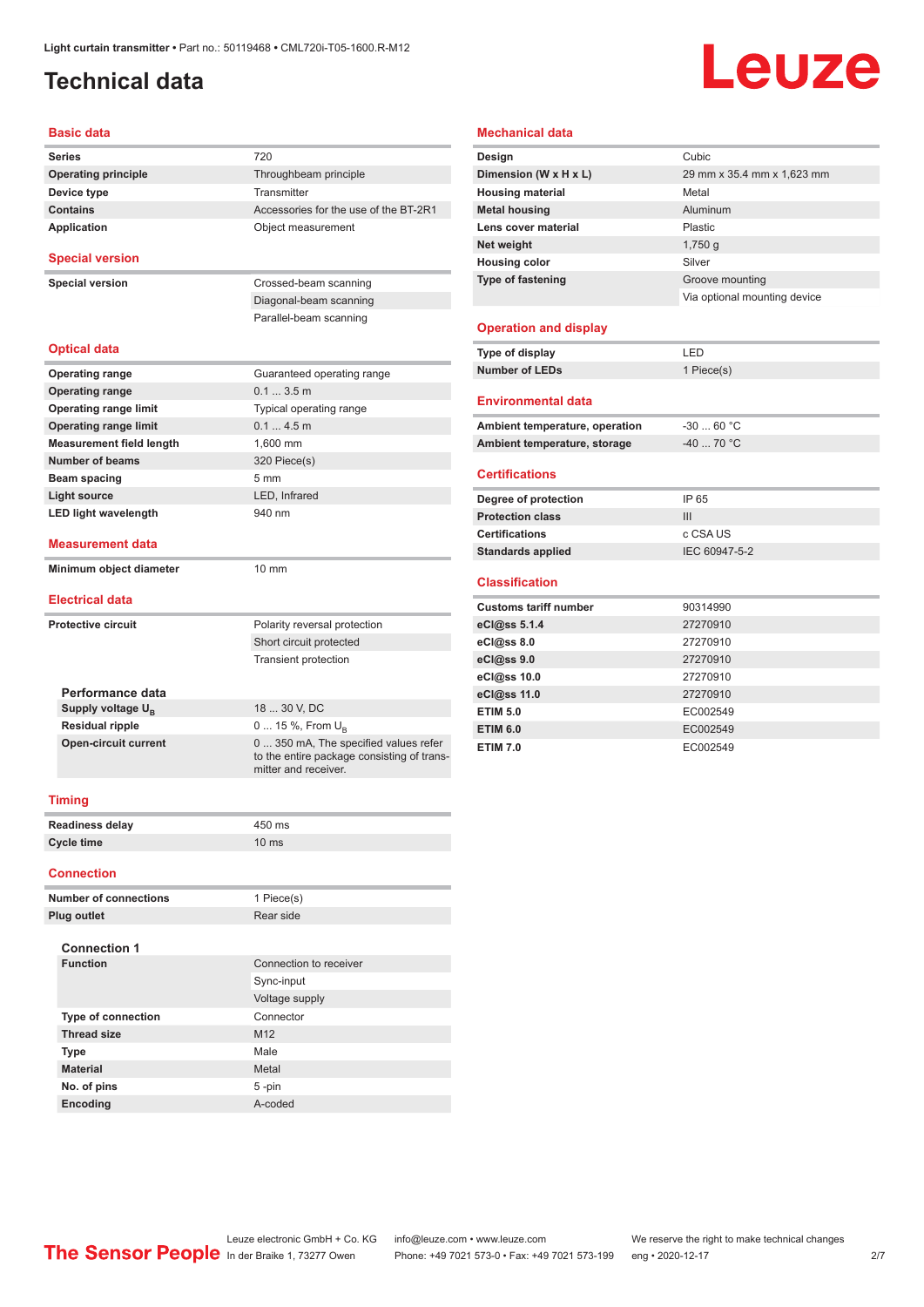### <span id="page-2-0"></span>**Dimensioned drawings**

All dimensions in millimeters



#### A Beam spacing 5 mm

- B Measurement field length 1600 mm
- F M6 thread
- G Fastening groove
- L Profile length 1608 mm
- T Transmitter
- R Receiver
- Y 2.5 mm



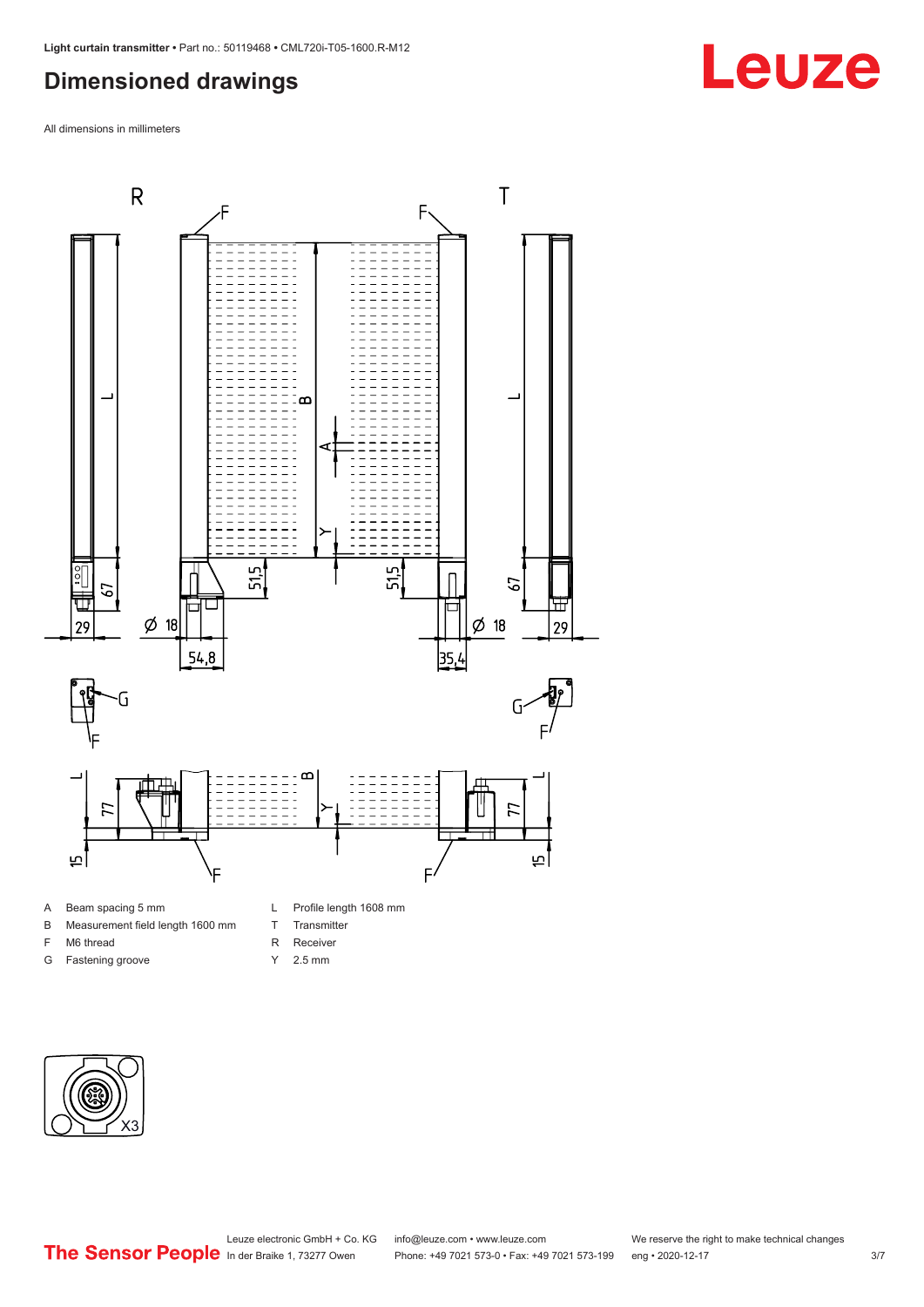## <span id="page-3-0"></span>**Electrical connection**

# Leuze

2

1

5

#### **Connection 1**

| <b>Function</b>    | Connection to receiver |
|--------------------|------------------------|
|                    | Sync-input             |
|                    | Voltage supply         |
| Type of connection | Connector              |
| <b>Thread size</b> | M12                    |
| <b>Type</b>        | Male                   |
| <b>Material</b>    | Metal                  |
| No. of pins        | $5$ -pin               |
| Encoding           | A-coded                |

#### **Pin Pin assignment**

|                         | <b>FE/SHIELD</b> |  |
|-------------------------|------------------|--|
| $\overline{2}$          | V+               |  |
| 3                       | <b>GND</b>       |  |
| $\overline{\mathbf{4}}$ | RS 485 Tx+       |  |
| 5                       | RS 485 Tx-       |  |

## **Operation and display**

| <b>LED</b> | Display                                      | <b>Meaning</b>                                           |
|------------|----------------------------------------------|----------------------------------------------------------|
|            | Green, continuous light                      | Continuous mode                                          |
|            | Off                                          | No communication with the receiver / waiting for trigger |
|            | green, flashing in sync with the measurement | Measurement frequency display                            |

#### **Suitable receivers**

| Part no. | <b>Designation</b>            | <b>Article</b>         | <b>Description</b>                                                                                                          |
|----------|-------------------------------|------------------------|-----------------------------------------------------------------------------------------------------------------------------|
| 50119923 | CML720i-R05-<br>1600.R/CN-M12 | Light curtain receiver | Operating range: 0.1  3.5 m<br>Interface: CANopen<br>Connection: Connector, M12, Rear side, 8-pin                           |
| 50120141 | CML720i-R05-<br>1600.R/CV-M12 | Light curtain receiver | Operating range: 0.1  3.5 m<br>Analog outputs: 2 Piece(s), Voltage, Current<br>Connection: Connector, M12, Rear side, 8-pin |
| 50123594 | CML720i-R05-<br>1600.R/D3-M12 | Light curtain receiver | Operating range: 0.1  3.5 m<br>Interface: RS 485 Modbus<br>Connection: Connector, M12, Rear side, 8-pin                     |
| 50120058 | CML720i-R05-<br>1600.R/L-M12  | Light curtain receiver | Operating range: 0.1  3.5 m<br>Interface: IO-Link<br>Connection: Connector, M12, Rear side, 8-pin                           |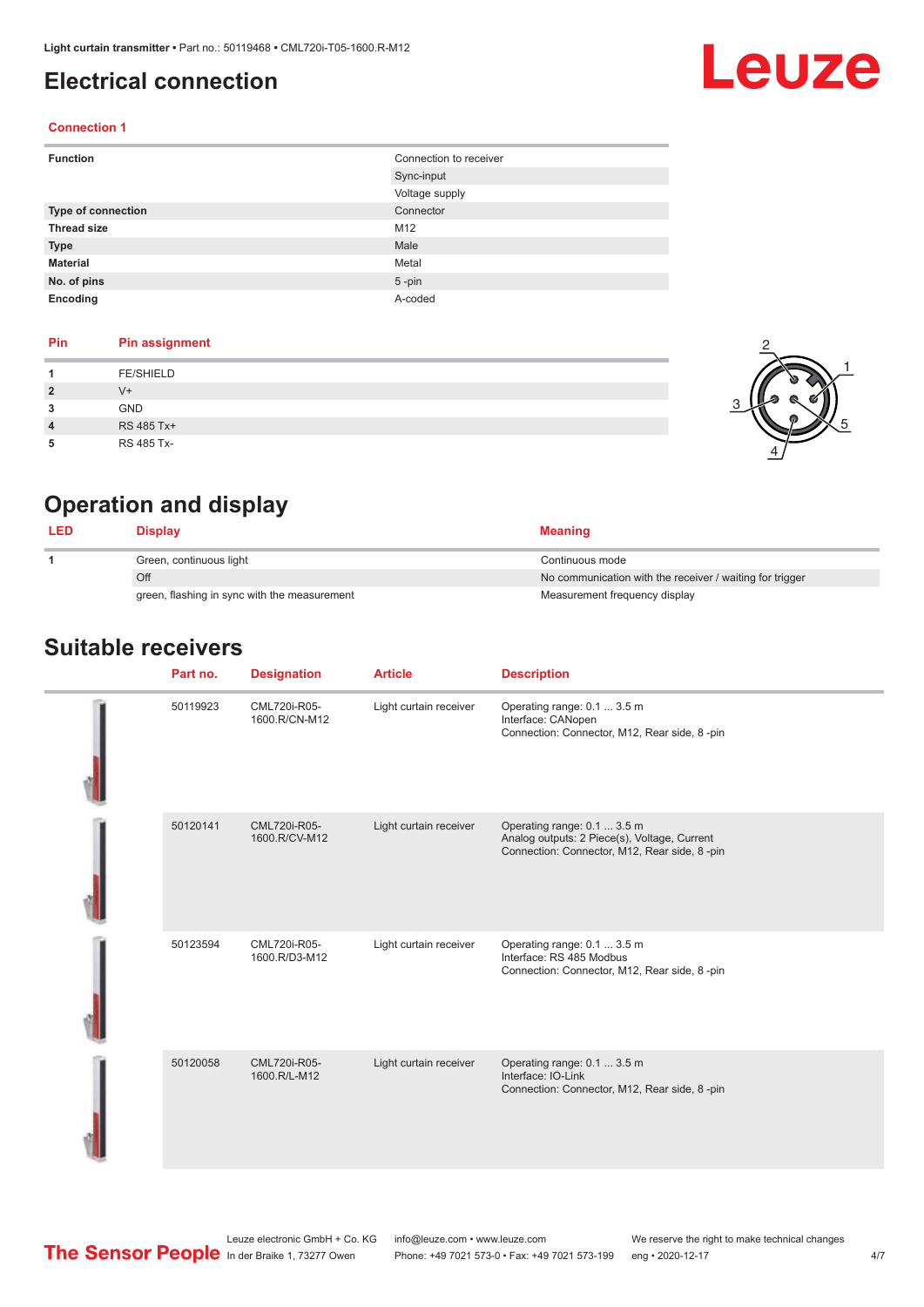#### <span id="page-4-0"></span>**Suitable receivers**

# **Leuze**

| Part no. | <b>Designation</b>            | <b>Article</b>         | <b>Description</b>                                                                                    |
|----------|-------------------------------|------------------------|-------------------------------------------------------------------------------------------------------|
| 50122897 | CML720i-R05-<br>1600.R/PB-M12 | Light curtain receiver | Operating range: 0.1  3.5 m<br>Interface: PROFIBUS DP<br>Connection: Connector, M12, Rear side, 8-pin |
| 50131859 | CML720i-R05-<br>1600.R/PN-M12 | Light curtain receiver | Operating range: 0.1  3.5 m<br>Interface: PROFINET<br>Connection: Connector, M12, Rear side, 8-pin    |

#### **Part number code**

Part designation: **CML7XXi-YZZ-AAAA.BCCCDDD-EEEFFF**

| <b>CML</b>  | <b>Operating principle</b><br>Measuring light curtain                                                                                     |
|-------------|-------------------------------------------------------------------------------------------------------------------------------------------|
| 7XXi        | <b>Series</b><br>720i: 720i series<br>730i: 730i series                                                                                   |
| Υ           | Device type<br>T: transmitter<br>R: receiver                                                                                              |
| <b>ZZ</b>   | Beam spacing<br>05:5 mm<br>10:10 mm<br>20:20 mm<br>40:40 mm                                                                               |
| <b>AAAA</b> | Measurement field length [mm], dependent on beam spacing                                                                                  |
| в           | Equipment<br>A: connector outlet, axial<br>R: rear connector outlet                                                                       |
| <b>CCC</b>  | Interface<br>L: IO-Link<br>/CN: CANopen<br>/PB: PROFIBUS<br>/PN: PROFINET<br>/CV: Analog current and voltage output<br>/D3: RS 485 Modbus |
| <b>DDD</b>  | <b>Special equipment</b><br>-PS: Power Setting                                                                                            |
| EEE         | <b>Electrical connection</b><br>M12: M12 connector                                                                                        |
| <b>FFF</b>  | -EX: Explosion protection                                                                                                                 |
|             | <b>Note</b>                                                                                                                               |
|             |                                                                                                                                           |
|             | $\&$ A list with all available device types can be found on the Leuze website at www.leuze.com.                                           |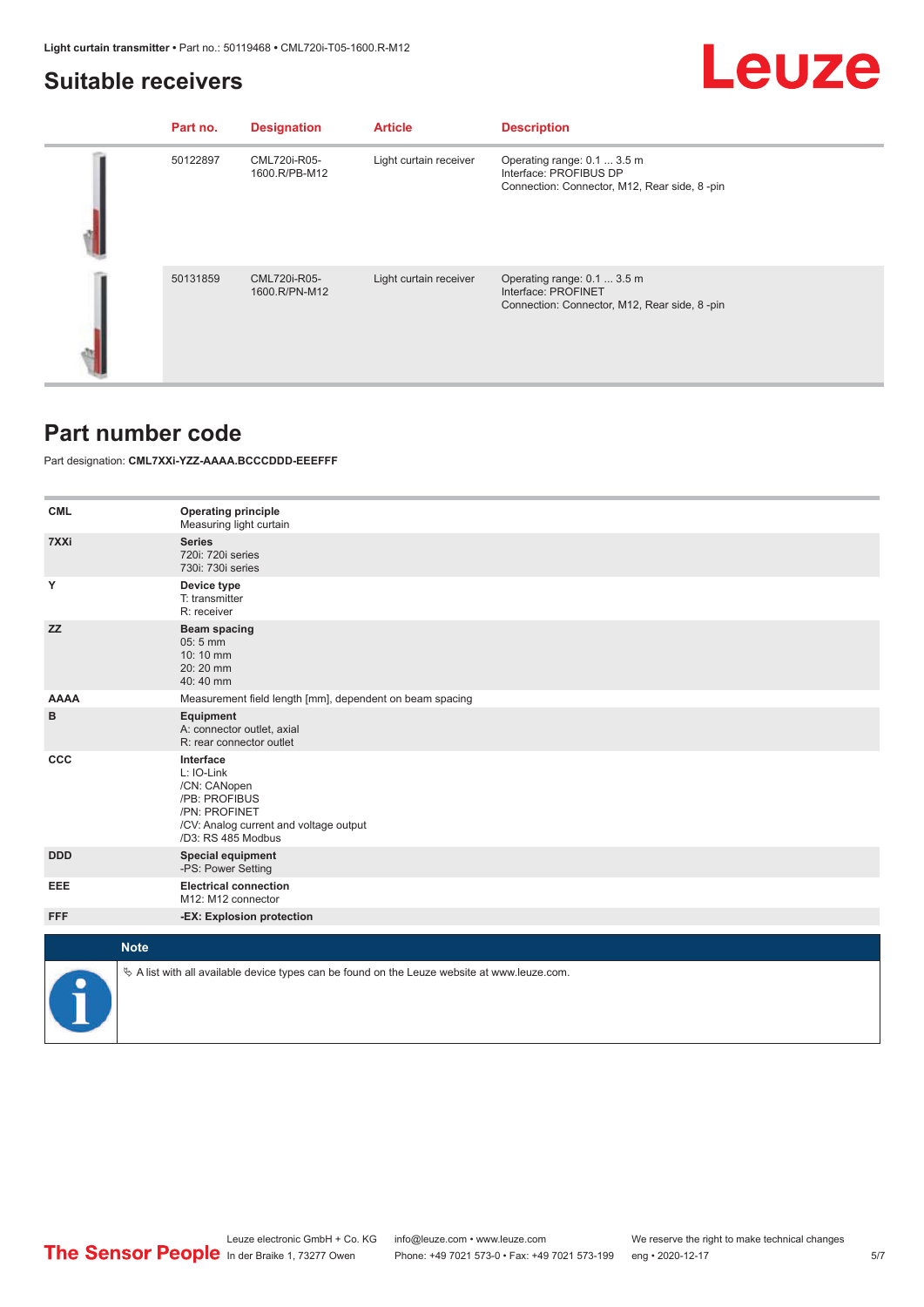### <span id="page-5-0"></span>**Notes**



#### **Observe intended use!**

 $\%$  This product is not a safety sensor and is not intended as personnel protection.

 $\%$  The product may only be put into operation by competent persons.

 $\%$  Only use the product in accordance with its intended use.

| <b>For UL applications:</b>                                                                                                                                                     |
|---------------------------------------------------------------------------------------------------------------------------------------------------------------------------------|
| $\%$ For UL applications, use is only permitted in Class 2 circuits in accordance with the NEC (National Electric Code).                                                        |
| These proximity switches shall be used with UL Listed Cable assemblies rated 30V, 0.5A min, in the field installation, or equivalent (categories: CYJV/<br>CYJV7 or PVVA/PVVA7) |

#### **Accessories**

### Connection technology - Interconnection cables

|   |        | Part no. | <b>Designation</b>                     | <b>Article</b>        | <b>Description</b>                                                                                                                                                                                                                                    |
|---|--------|----------|----------------------------------------|-----------------------|-------------------------------------------------------------------------------------------------------------------------------------------------------------------------------------------------------------------------------------------------------|
| Ø | ⊙<br>œ | 50129781 | <b>KDS DN-M12-5A-</b><br>M12-5A-P3-050 | Interconnection cable | Suitable for interface: IO-Link, DeviceNet, CANopen<br>Connection 1: Connector, M12, Axial, Female, A-coded, 5-pin<br>Connection 2: Connector, M12, Axial, Male, A-coded, 5-pin<br>Shielded: Yes<br>Cable length: 5,000 mm<br>Sheathing material: PUR |

## Mounting technology - Mounting brackets

|               | Part no. | <b>Designation</b> | <b>Article</b>      | <b>Description</b>                                                                                                                                                                                                        |
|---------------|----------|--------------------|---------------------|---------------------------------------------------------------------------------------------------------------------------------------------------------------------------------------------------------------------------|
| <b>Altres</b> | 50142900 | BT 700M.5-2SET     | Mounting device set | Design of mounting device: Bracket mounting<br>Fastening, at system: Through-hole mounting, T slotted hole<br>Mounting bracket, at device: Screw type, Sliding block<br>Type of mounting device: Rigid<br>Material: Steel |

# Mounting technology - Swivel mounts

| Part no. | <b>Designation</b> | <b>Article</b>       | <b>Description</b>                                                                                                                                          |
|----------|--------------------|----------------------|-------------------------------------------------------------------------------------------------------------------------------------------------------------|
| 429046   | <b>BT-2R1</b>      | Mounting bracket set | Fastening, at system: Through-hole mounting<br>Mounting bracket, at device: Clampable<br>Type of mounting device: Turning, 360°<br>Material: Metal, Plastic |

Leuze